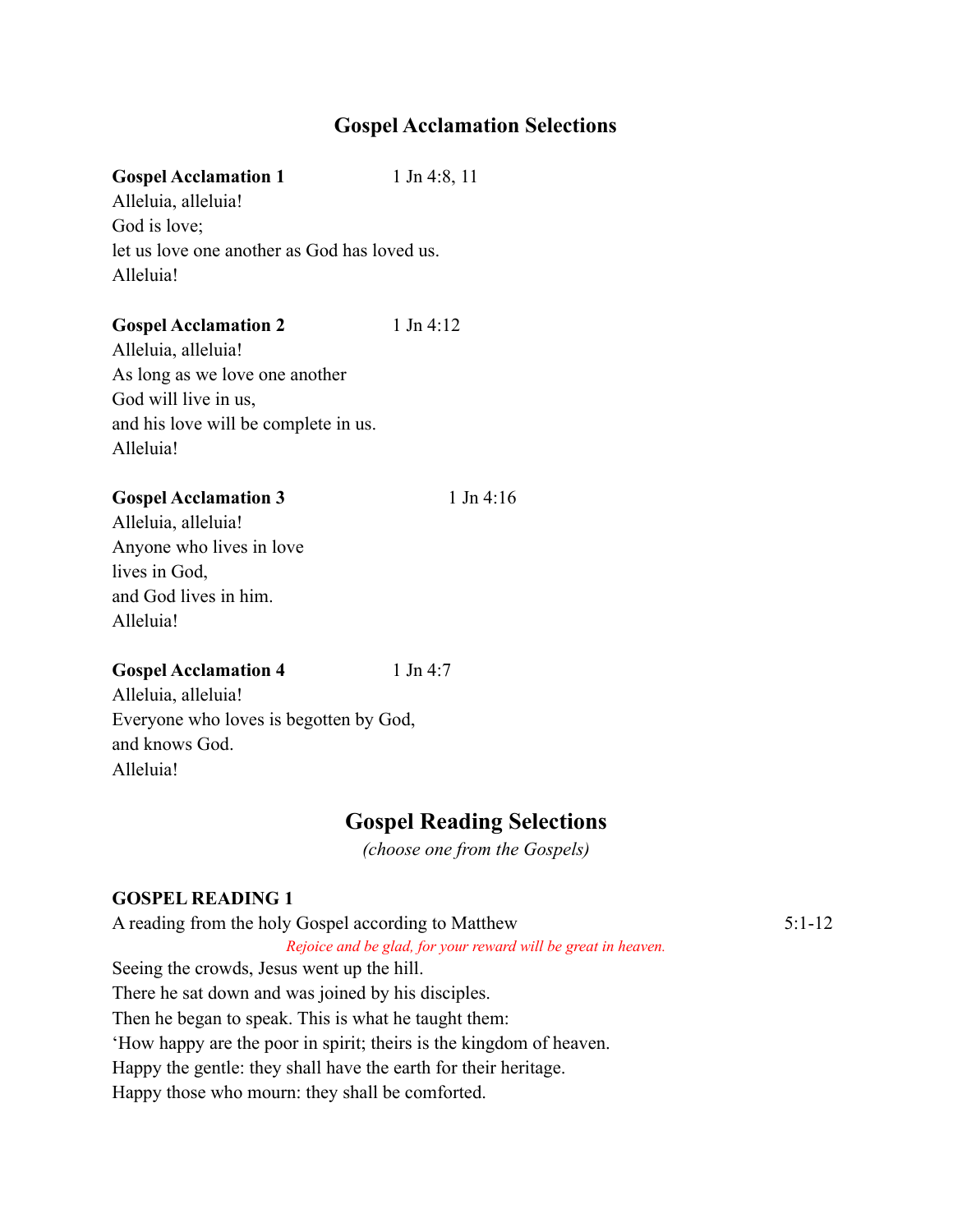Happy those who hunger and thirst for what is right: they shall be satisfied. Happy the merciful: they shall have mercy shown them. Happy the pure in heart: they shall see God. Happy the peacemakers: they shall be called sons of God. Happy those who are persecuted in the cause of right: theirs is the kingdom of heaven. Happy are you when people abuse you and persecute you and speak all kinds of calumny against you on my account. Rejoice and be glad, for your reward will be great in heaven.'

## **The Gospel of the Lord. Praise to you, Lord Jesus Christ.**

## **GOSPEL READING 2**

| A reading from the holy Gospel according to Matthew                                     | $5:13-16$ |
|-----------------------------------------------------------------------------------------|-----------|
| You are the light of the world.                                                         |           |
| Jesus said to his disciples: 'You are the salt of the earth.                            |           |
| But if salt becomes tasteless, what can make it salty again?                            |           |
| It is good for nothing, and can only be thrown out                                      |           |
| to be trampled underfoot by men.                                                        |           |
| You are the light of the world.                                                         |           |
| A city built on a hilltop cannot be hidden. No one lights a lamp to put it under a tub; |           |
| they put it on the lampstand where it shines for everyone in the house.                 |           |
| In the same way your light must shine in the sight of men,                              |           |
| so that, seeing your good works,                                                        |           |
| they may give the praise to your Father in heaven.'                                     |           |
|                                                                                         |           |
|                                                                                         |           |

# **The Gospel of the Lord. Praise to you, Lord Jesus Christ.**

# **GOSPEL READING 3**

A reading from the holy Gospel according to Matthew 7:21, 24-29

*He built his house on rock.* Jesus said to his disciples: 'It is not those who say to me, "Lord, Lord", who will enter the kingdom of heaven, but the person who does the will of my Father in heaven. Therefore, everyone who listens to these words of mine and acts on them will be like a sensible man who built his house on rock. Rain came down, floods rose, gales blew and hurled themselves against the house, and it did not fall: it was founded on rock. But everyone who listens to these words of mine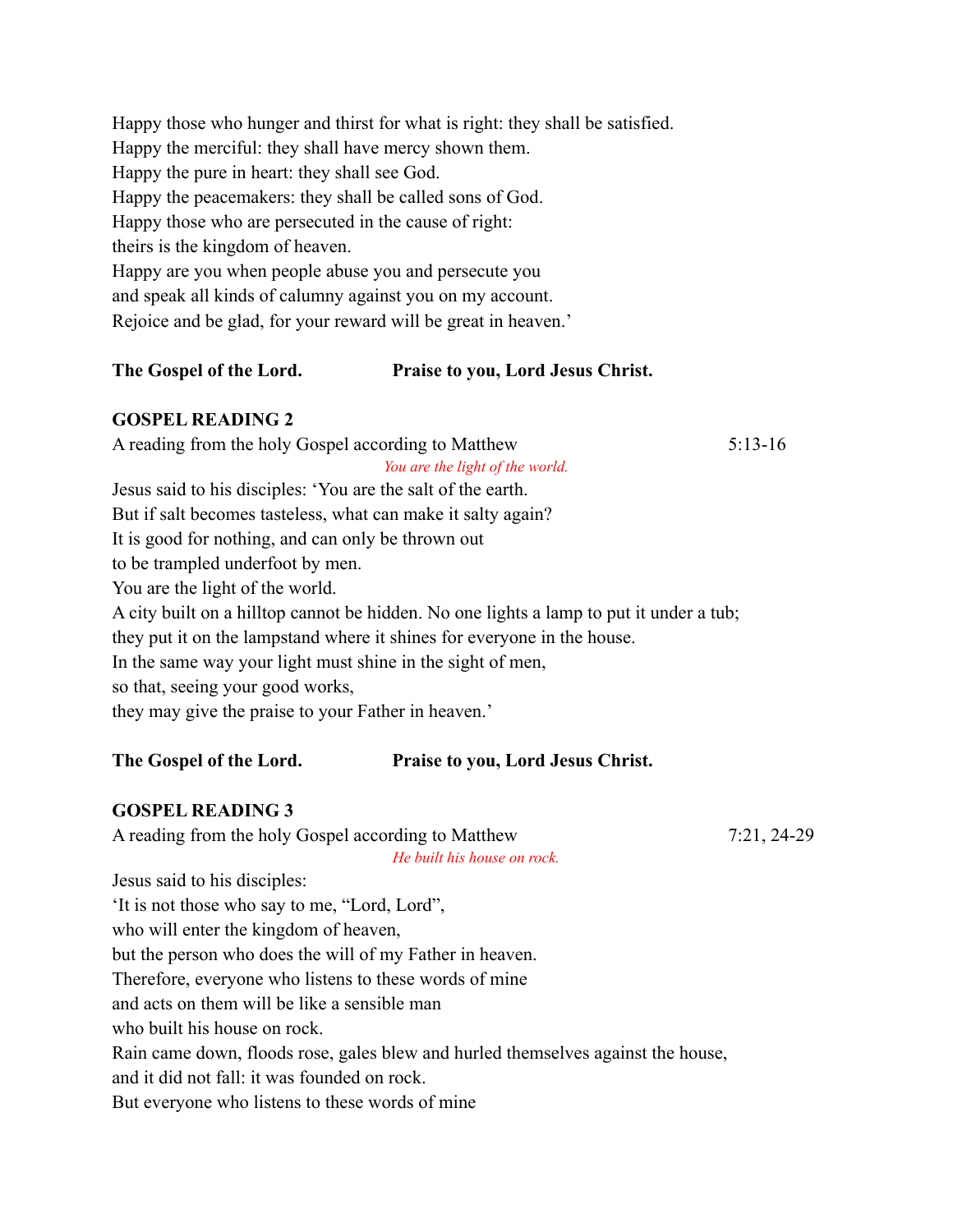and does not act on them will be like a stupid man who built his house on sand. Rain came down, floods rose, gales blew and struck his house, and it fell; and what a fall it had!' Jesus had now finished what he wanted to say, and his teaching made a deep impression on the people because he taught them with authority, and not like their own scribes.

# **The Gospel of the Lord. Praise to you, Lord Jesus Christ.**

## **Shorter form**

A reading from the holy Gospel according to Matthew 7:21, 24-25

Jesus said to his disciples: 'It is not those who say to me, "Lord, Lord", who will enter the kingdom of heaven, but the person who does the will of my Father in heaven. Therefore, everyone who listens to these words of mine and acts on them will be like a sensible man who built his house on rock. Rain came down, floods rose, gales blew and hurled themselves against the house, and it did not fall: it was founded on rock.'

# **The Gospel of the Lord. Praise to you, Lord Jesus Christ.**

# **GOSPEL READING 4**

| A reading from the holy Gospel according to Matthew                            | $19:3-6$ |
|--------------------------------------------------------------------------------|----------|
| What God has united, man must not divide.                                      |          |
| Some Pharisees approached Jesus, and to test him they said,                    |          |
| 'Is it against the Law for a man to divorce his wife on any pretext whatever?' |          |
| He answered, 'Have you not read that the creator from the beginning            |          |
| made them male and female and that he said:                                    |          |
| This is why a man must leave father and mother,                                |          |
| and cling to his wife, and the two become one body?                            |          |

They are no longer two, therefore, but one body.

So then, what God has united, man must not divide.'

# **The Gospel of the Lord. Praise to you, Lord Jesus Christ.**

# **GOSPEL READING 5**

A reading from the holy Gospel according to Matthew 22:35-40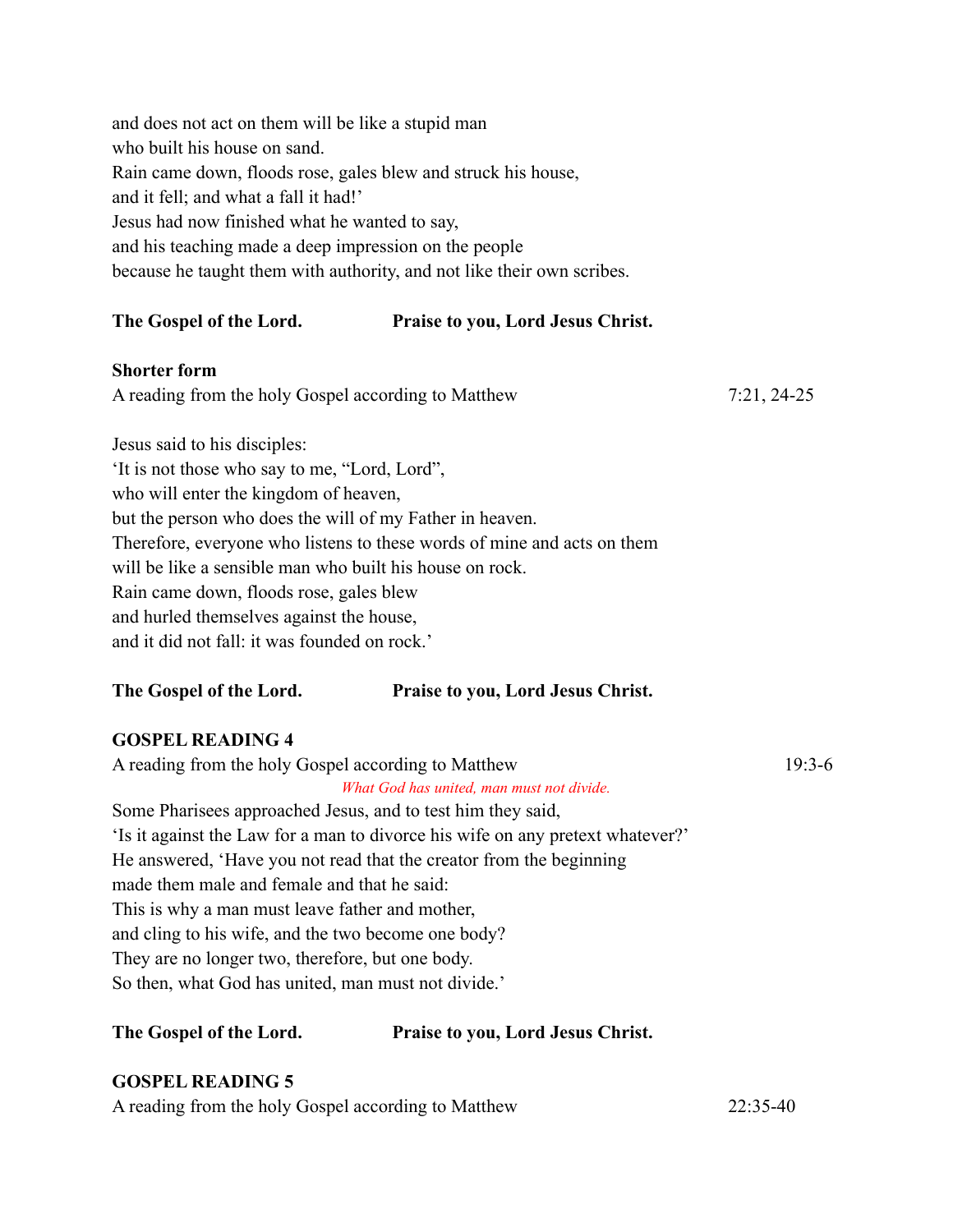#### *This is the greatest and the first commandment. The second resembles it.*

A lawyer, to disconcert Jesus, put a question, 'Master, which is the greatest commandment of the Law?' Jesus said, 'You must love the Lord your God with all your heart, with all your soul, and with all your mind. This is the greatest and the first commandment. The second resembles it: You must love your neighbour as yourself. On these two commandments hang the whole Law, and the Prophets also.'

#### **The Gospel of the Lord. Praise to you, Lord Jesus Christ.**

#### **GOSPEL READING 6**

| A reading from the holy Gospel according to Mark    | $10:6-9$ |
|-----------------------------------------------------|----------|
| They are no longer two, but one body.               |          |
| Jesus said, 'From the beginning of creation         |          |
| God made them male and female.                      |          |
| This is why a man must leave father and mother,     |          |
| and the two become one body.                        |          |
| They are no longer two, therefore, but one body.    |          |
| So then, what God has united, man must not divide.' |          |

#### **The Gospel of the Lord. Praise to you, Lord Jesus Christ.**

#### **GOSPEL READING 7**

A reading from the holy Gospel according to John 2:1-11 *This was the first of the signs given by Jesus at Cana in Galilee.* There was a wedding at Cana in Galilee. The mother of Jesus was there, and Jesus and his disciples had also been invited. When they ran out of wine, since the wine provided for the wedding was all finished, the mother of Jesus said to him, 'They have no more wine.' Jesus said, 'Woman why turn to me? My hour has not come yet.' His mother said to the servants, 'Do whatever he tells you.' There were six stone water jars standing there, meant for the ablutions that are customary among the Jews: each could hold twenty or thirty gallons, Jesus said to the servants, 'Fill the jars with water,' and they filled them to the brim.

'Draw some out now,' he told them, 'and take it to the steward.'

They did this; the steward tasted the water, and it had turned into wine.

Having no idea where it came from—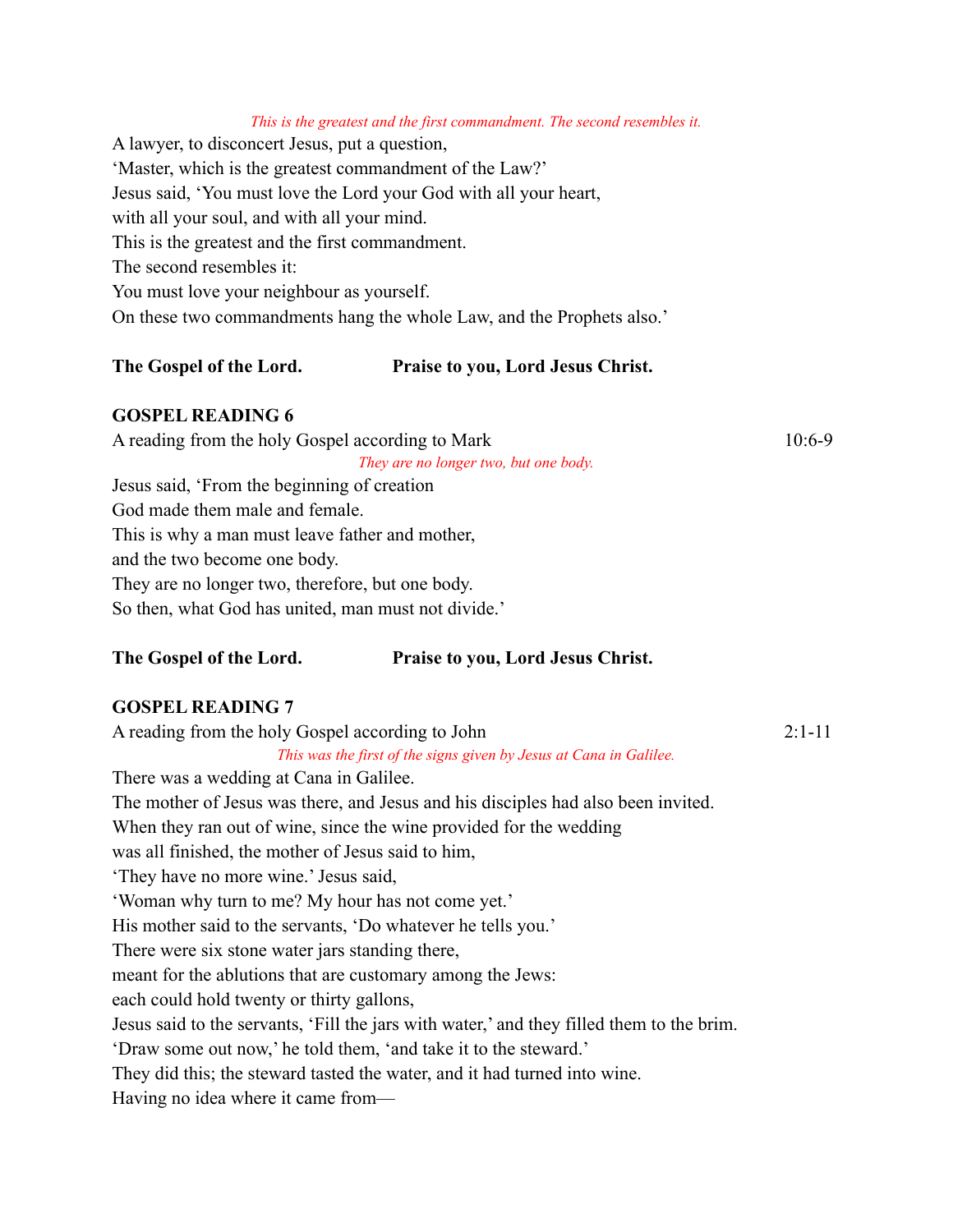only the servants who had drawn the water knew the steward called the bridegroom and said, 'People generally serve the best wine first, and keep the cheaper sort till the guests have had plenty to drink, but you have kept the best wine till now.' This was the first of the signs given by Jesus: it was given at Cana in Galilee. He let his glory be seen, and his disciples believed in him.

# **The Gospel of the Lord. Praise to you, Lord Jesus Christ.**

## **GOSPEL READING 8**

*Remain in my love.*

A reading from the holy Gospel according to John 15:9-12

Jesus said to his disciples: 'As the Father has loved me, so I have loved you. Remain in my love. If you keep my commandments you will remain in my love, just as I have kept my Father's commandments and remain in his love. I have told you this so that my own joy may be in you and your joy be complete. This is my commandment: love one another, as I loved you.'

# **The Gospel of the Lord. Praise to you, Lord Jesus Christ.**

# **GOSPEL READING 9**

| A reading from the holy Gospel according to John  | $15:12-16$ |
|---------------------------------------------------|------------|
| What I command you is to love one another.        |            |
| Jesus said to his disciples:                      |            |
| This is my commandment:                           |            |
| love one another, as I have loved you.            |            |
| A man can have no greater love                    |            |
| than to lay down his life for his friends.        |            |
| You are my friends, if you do what I command you. |            |
| I shall not call you servants anymore,            |            |
| because a servant does not know                   |            |
| his master's business;                            |            |
| I call you friends,                               |            |
| because I have made known to you                  |            |
| everything I have learnt from my Father.          |            |
| You did not choose me, no, I chose you;           |            |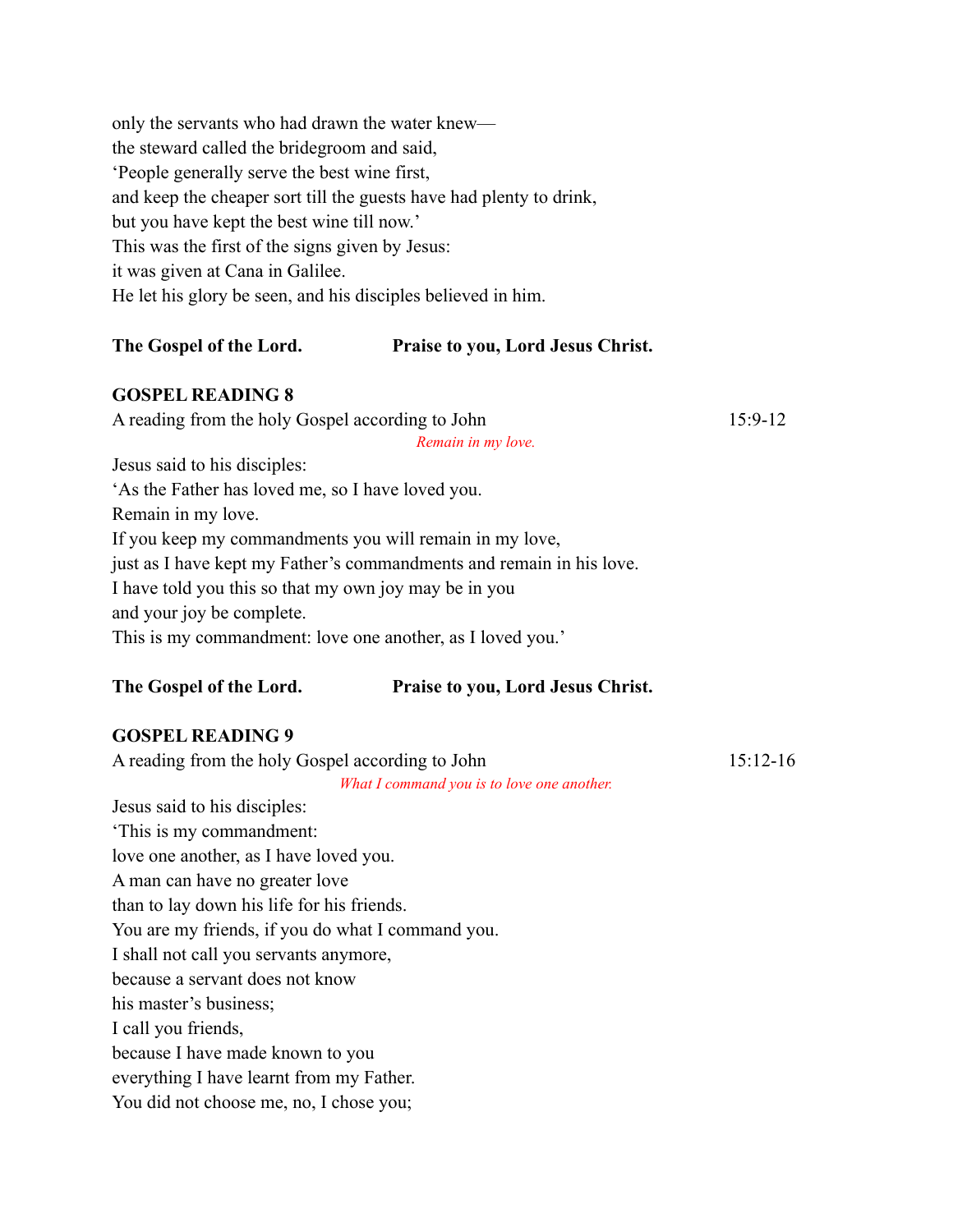and I commissioned you to go out and to bear fruit, fruit that will last; and then the Father will give you anything you ask him in my name.'

### **The Gospel of the Lord. Praise to you, Lord Jesus Christ.**

## **GOSPEL READING 10**

A reading from the holy Gospel according to John 17:20-26 *May they be completely one.* Jesus raised his eyes to heaven and said: 'Holy Father, I pray not only for these, but for those also who through their words will believe in me. May they all be one. Father, may they be one in us, as you are in me and I am in you, so that the world may believe it was you who sent me. I have given them the glory you gave to me, that they may be one as we are one. With me in them and you in me, may they be so completely one that the world will realise that it was you who sent me and that I have loved them as much as you loved me. Father, I want those you have given me to be with me where I am, so that they may always see the glory you have given me because you loved me before the foundation of the world. Father, Righteous One, the world has not known you, but I have known you, and these have known that you have sent me. I have made your name known to them and will continue to make it known, so that the love with which you loved me may be in them, and so that I may be in them.'

# **The Gospel of the Lord. Praise to you, Lord Jesus Christ.**

### **Shorter form**

A reading from the holy Gospel according to John 17:20-23

Jesus raised his eyes to heaven and said: